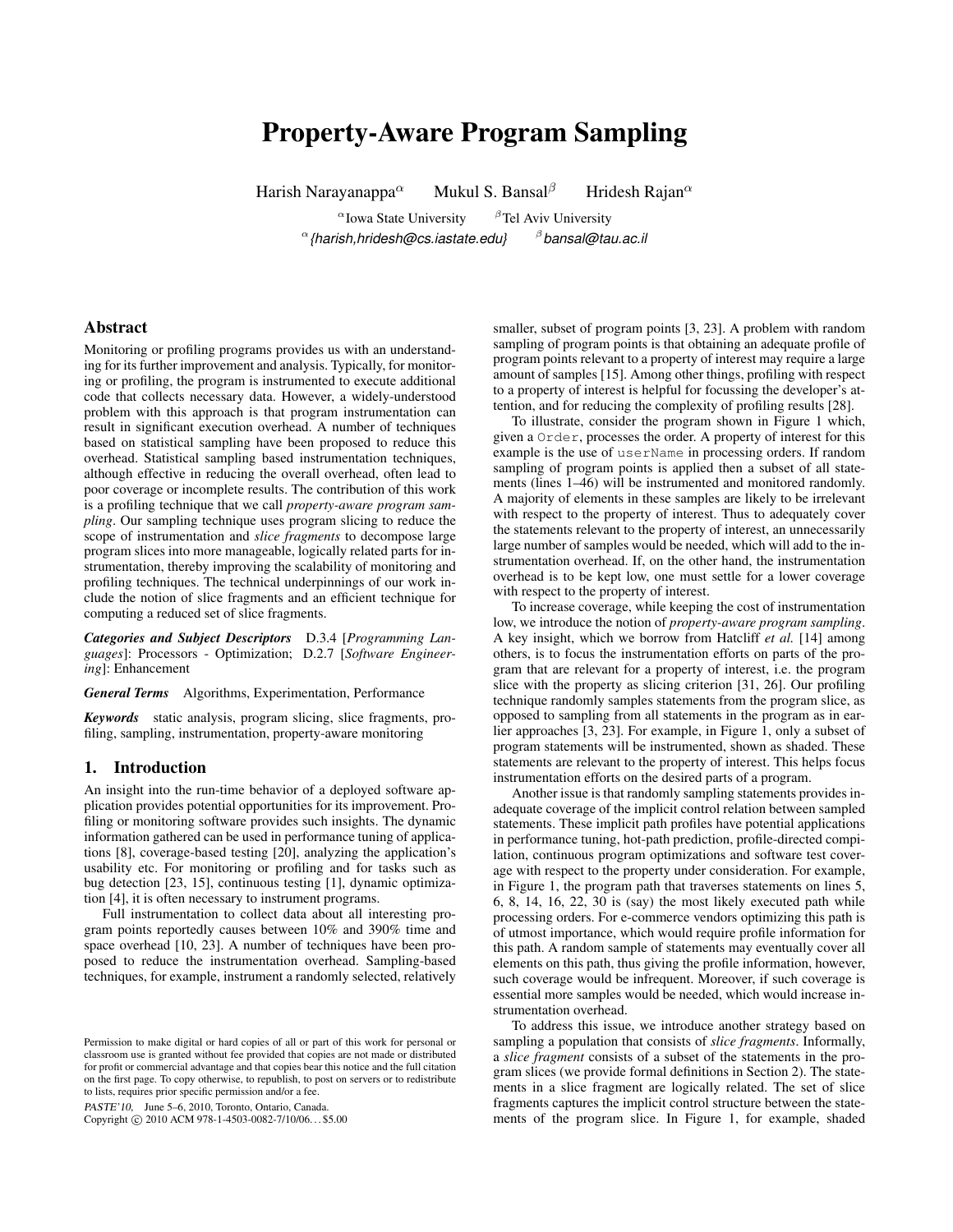```
1 public int processOrder(Order order) {
2 int discount = 0; // Irrelevant code elided ...
    ...
5 int userName = order.userName;
6 int userId = getCustomerId(userName);
7 int itemId = order.itemId;
8 if (! validateCustomer(userId) ) {
    ...
10 logInvalidOrder(userId, itemId);
11 return ERROR_CODE;
12 }
  ...
14 if (paymentMode == CREDIT_CARD) {
16 if (! creditCardValid(order.card) ) {
    ...
18 logInvalidOrder(userId, itemId);
19 return ERROR_CODE;
20 }
22 if (isPremiumMember(userId))
23 discount += 0.05;25 if (overStockedItem(itemId))
26 discount += 0.03;...
28 updateInventory(itemId);
  ...
30 recordCCTransaction(userId, itemId, price);
31 return SUCCESS;
32 }
          ...
34 if ( isPremiumMember(userId) ) {
35 discount += 0.03;
36 }
38 price = price - price * discount;
40 updateInventory(itemId);
  ...
42 recordTransaction(userId, itemId, price);
  ...
44 logPerformance(...);
  ...
46 return SUCCESS; }
```
Figure 1. An example program and a slice

statements are part of the program slice with respect to the criterion (userName,5). For this slice, an example slice fragment is  $\langle entry, 5, 6, 8, 14, 16, 18 \rangle$ . This slice fragment captures one control structure in the program slice. During sampling, whenever this fragment is selected, there is a higher probability that the profile data for all constituent statements will be collected. This higher probability in turn translates to lower instrumentation overhead.

Our sampling strategy based on slice fragments is beneficial in cases where the slice of a program may itself become very large [30, 32]; in some cases as large as the program. It provides a tradeoff between overhead and profile information. It has lesser overhead compared to full program profiling. It has more overhead compared to random sampling of program statements, but provides much more information about implicit control paths, which is beneficial for use cases such as feedback-based optimization.

Outline. Section 2 gives the theoretical basis of our approach. The experimental evaluation of a prototype implementation is discussed in Section 3. Section 4 discusses these results, Section 5 compares and contrasts our work with related ideas and Section 6 concludes.

# 2. Property-aware Sampling

The basic idea behind our approach is that selecting a subset of program entities for monitoring and profiling is likely to reduce instrumentation overhead and facilitate efficient monitoring of a software application [2]. Program slicing produces a subset of program entities that are relevant to a slicing criterion. Limiting the scope of the monitoring technique to the program slice may help achieve better profile of the parts of the program pertaining to the slicing criterion. Others have used this insight for verification tasks but not for guiding instrumentation. For example, Hatcliff *et al.* [14] use program slice for reducing the size of the model that Bandera [18], a model checker for Java verifies. Guo *et al.* [13] use similar technique for limiting the input to their shape analysis technique, etc.

The second insight is that a slice need not be the unit of instrumentation as it often has the tendency to become large [30, 32]. Instead, only a part of it can be instrumented at a time. The instrumented part may vary guided by a statistical sampling plan. If the sample population is sufficiently large and samples are taken sufficiently often and at random; attaining reasonably accurate profiles at a lower overhead may become possible.

Two possible strategies for decomposing a program slice into parts are possible. Such parts could be formed by randomly selecting a set of statements from the slice and grouping them. An alternative would be to group statements in the slice based on a logical relation between them. An example of such logical relation is control flow relation, although other relations such as data flow relation are also feasible candidates.

The former approach of decomposition has some advantages. Due to random selection of the statements in a part, these statements are likely to be spread across the slice. These statements are also likely to be spread across different control flow paths. If a part of the slice is selected and instrumented, the probability that one or more instrumented statements are in the current execution flow of the program is high. Thus simple profile questions like "Is this statement ever executed?" can be easily answered. However, a disadvantage is that the amount of information collected is likely to be low and generally only sufficient for asking profile questions related to individual program points. The profile questions that require implicit path information are harder to answer without significant instrumentation overhead.

The latter approach for decomposing a slice solves this problem. The relationship between statements that constitute a part of the slice facilitates answering path questions that build on that logical relation. For example, the logical relation "control flow" would facilitate answering questions such as "What are the frequently executed paths in this program?", "What are the major bottlenecks on a given path?", etc. In this work, we only consider control-flow relations for decomposing a program slice.

The rest of this section describes our technique. We first present some necessary terminology. Most definitions are fairly standard and follow from Horwitz *et al.* [16]. Section 2.2 presents the notion of *slice fragments*, a logically-related subset of program slice. Section 2.3 describes the concept of *cover*. Section 2.4 desribes our algorithms for decomposing a program slice into slice fragments.

### 2.1 Basic Definitions

Let  $G = (V, E)$  be a directed graph, where V is the set of vertices of the graph and  $E \subseteq (V \times V)$  is the set of edges. Given vertices  $v, v' \in V$ , a path in G from v to v', denoted by  $v \to^+ v'$ , is defined as follows:  $v \to^+ v' \Rightarrow (v, v') \in E$  or  $\exists v_1, \ldots, v_k \in V$  such that  $\{(v, v_1), (v_1, v_2), \ldots, (v_k, v')\} \subseteq E.$ 

**Definition 2.1.** *A* control flow graph *is a directed graph*  $G_{cf\alpha}$  = (V, E, v0)*, where* V *is a set of nodes, representing a statement or*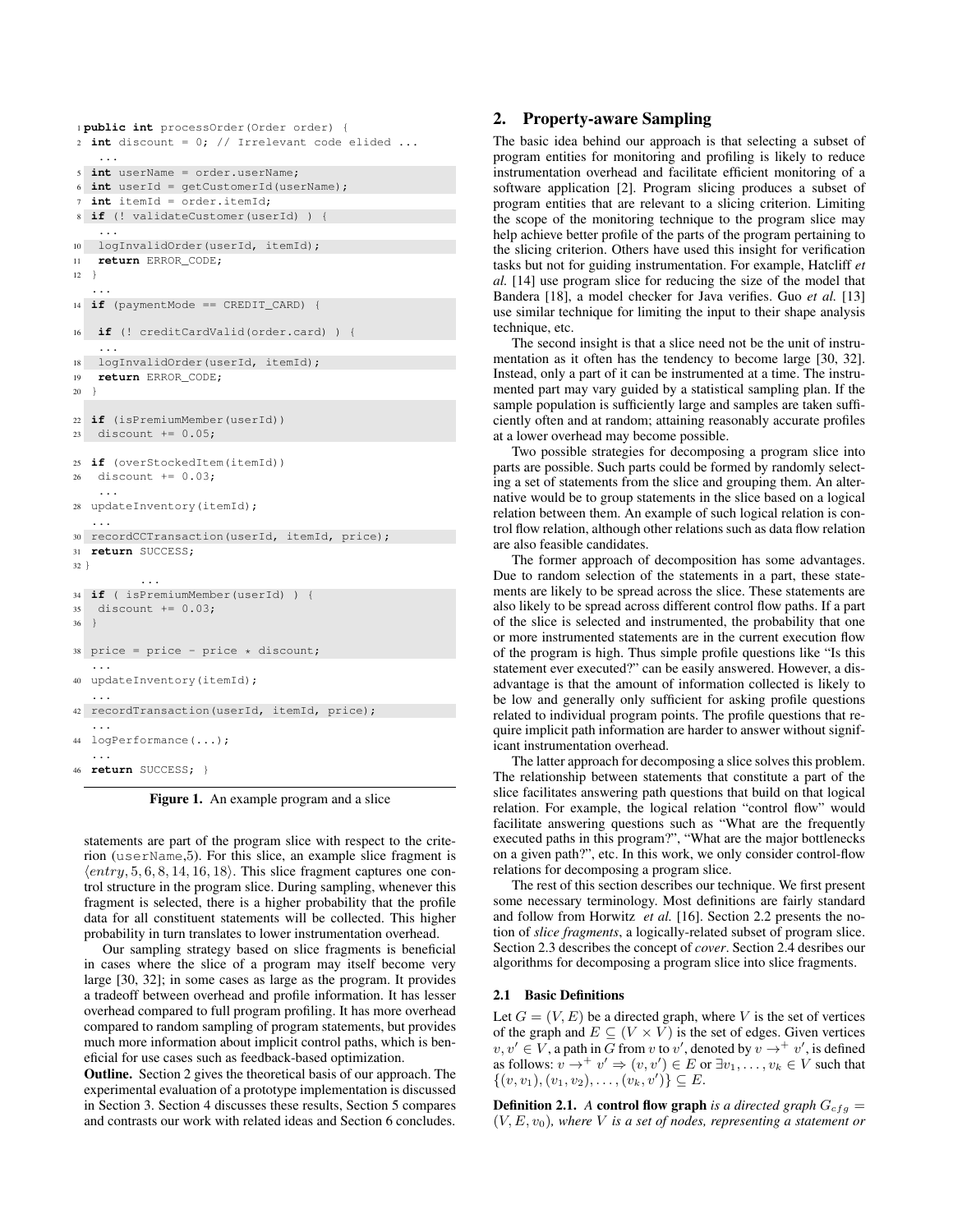*group of statements,*  $E \subseteq (V \times V)$  *is the directed edge set of the graph representing potential flow of execution between the nodes, and*  $v_0 \in V$  *denotes a unique entry vertex. For convenience, it is assumed that all*  $v \in V$  *are reachable from*  $v_0$  *i.e.*  $\forall v \in V$ *,*  $v_0 \rightarrow^+ v$  *holds.* 

Definition 2.2. *A* forward static slice S *constructed from program* p with respect to criteria  $\mathcal{C} = (X, c)$ , is the set of statements and *predicates that are affected by the values of any variables in* X *starting at program point* c*.*

In this paper, any reference to a "slice" or "program slice" refers to a *forward static slice* [27, 26].

For the program in Figure 1, the shaded lines of the code denote statements of forward program slice. The slicing criteria used here was  $C = (\{userName\}, 5)$  i.e. slice criteria for the variable *userName* starting at statement 5 in the program.

Figure 2. Slice-pruned CFG for program in Figure 1

Definition 2.3. *A* slice-pruned control flow graph *for a given control flow graph*  $G_{cfg} = (V, E, v_0)$  *and forward static slice S*, is defined to be the graph  $G_s = (V', E', v_0, S)$  where:

- V 0 *is a set of nodes representing slice statements i.e.* ∀v ∈  $V', v \in \mathcal{S},$
- $E' = \{(v_i, v_j) \mid (v_i, v_j) \in E$ , and  $v_i, v_j \in V'\}$
- $∪ \{(v_i \rightarrow v_j)$  such that there exists a path  $v_1, v_1, v_2, \ldots, v_k, v_j > in G_{cfg},$ *where*  $v_i, v_j \in V'$  and  $v_1, v_2, \ldots, v_k \notin V'$ , and
- v<sup>0</sup> *is the special entry node*

The pruned graph captures the implicit control flow relationships between the statements of the slice. An example of slicepruned control flow graph is shown in Figure 2. The computation of this graph is an important step towards *property-aware program sampling*, as it is used to generate the slice fragment population.

**Definition 2.4.** A back edge in a control flow graph  $G_{cfq}$  =  $(V, E, v_0)$  *is any edge*  $e \in E$  *that points to an ancestor in depthfirst(DFS) traversal of the graph.*

Back-edges in control flow graphs are encountered in case of loops, recursion and return from method invocation.

#### 2.2 Slice Fragments

A crucial part of our approach is to group the program points such that each group – *slice fragment* – is a logically complete set with respect to a property of interest. The following defines this.

**Definition 2.5.** *A* slice fragment  $\delta_{G_s}$  of a slice-pruned control *flow graph*  $G_s = (V', E', v_0, S)$  *is a sequence*  $\langle v_0, v_1, v_2, \ldots, v_n \rangle$ *where:*

•  $v_0, \ldots, v_n \in V'$ , and  $v_i \neq v_j$ , where  $0 \leq i, j \leq n$  and  $i \neq j$ ,

- *for any i*, where  $1 \leq i \leq n-1$ , either  $(v_i, v_{i+1}) \in E'$ , or there *exists a path in*  $G_s$  *from*  $v_i$  *to*  $v_{i+1}$  *such that all vertices on this path belong to the set*  $\{v_1, \ldots, v_{i+1}\}$ *, and,*
- *either*  $\exists v \in V'$  such that  $(v_n, v) \in E'$ , or  $\exists v \in V$ { $v_1, ..., v_{n-1}$ } *such that*  $(v_n, v) ∈ E'$ .

A *slice fragment* captures partial order(s) of implicit control relations between statements in the program slice.

A desirable property of our decomposition, as shown in the following lemma, is that none of the slice fragments can be any larger than the corresponding program slice .

**Lemma 2.6.** Let  $\delta_{G_s}$  be a slice fragment of a slice-pruned control flow graph  $G_s = (V', E', v_0, S)$ . Then,  $|\delta_{G_s}| \leq |V'|$ .

*Proof.* According to Definition 2.5, (i) each node in  $\delta_{G_s}$  belongs to  $V'$ , and (ii) all the nodes in  $\delta_{G_s}$  must be distinct. The lemma follows immediately.



Figure 3. Slice fragments for the slice-pruned control-flow graph shown in Figure 2.

The six slice fragments computed for the graph in Figure 2 are shown in Figure 3. Consider slice fragment #2 in Figure 3: it is a sequence  $\langle entry, 5, 6, 8, 14, 16, 18 \rangle$ . Each node and its successor in this sequence is part of the edge set  $E'$  of the pruned graph. During the computation of fragments, the back edges, if any (due to loops, recursion or method return) are ignored. Some properties worth mentioning are that entry node is included in all fragments and that the individual fragments do not contain duplicate vertices.

### 2.3 Cover and Reduced Cover

The elements of the sample space in our technique are slice fragments. For this sample space to be meaningful, it is required that each statement in the program slice be covered by at least one slice fragment in sample space. More precisely, the slice fragments in the sample space must form a *cover* of the program slice.

**Definition 2.7.** *Given a slice-pruned control flow graph*  $G_s$  =  $(V', E', v_0, S)$ , we define a **cover** of  $G_s$ , denoted by  $\Theta_{G_s}$ , to be *a set of slice fragments of*  $G_s$ , such that for each  $v \in V'$ , there *exists*  $\delta \in \Theta_{G_s}$  *such that*  $v \in \delta$ *.* 

For example, in Figure 3, fragments 1, 2, 3, 4 and 5 together form a cover of the slice shown in Figure 2 because each vertex in the slice is part of at least one of these slice fragment.

A simple way to construct a cover of the program slice is to simply include all the slice fragments. This, however, may cause many of the included slice fragments in a sample to be subsumed by other fragments, which in turn may prove unproductive with regard to a chosen sampling strategy. This motivates the following definition.

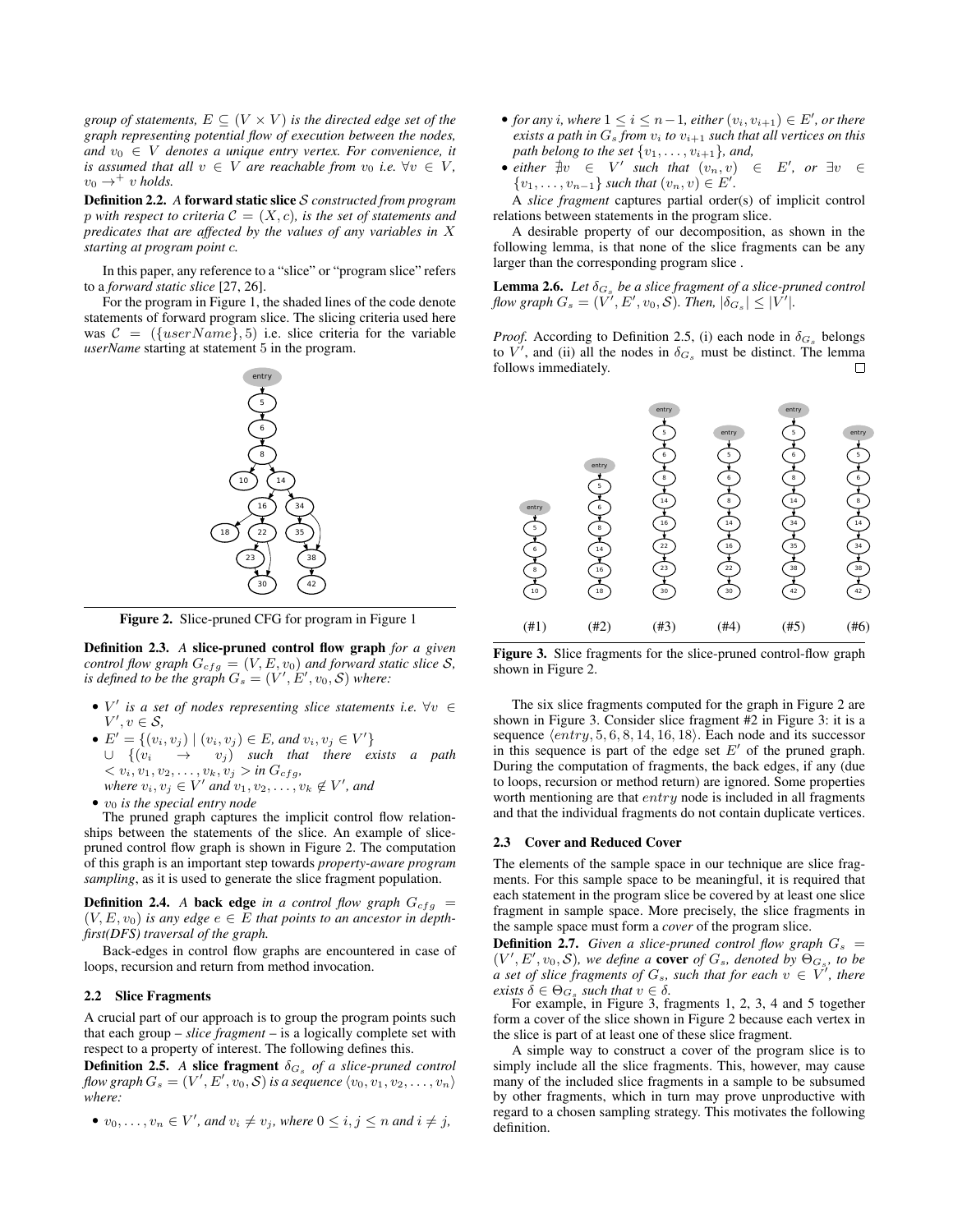**Definition 2.8.** *A cover*  $\Theta_{G_s}$  *of a slice-pruned control flow graph*  $G_s$  is called a **reduced cover** if there do not exist  $\delta, \delta' \in \Theta_{G_s}$  such that each element of  $\delta$  is also an element of  $\delta'$ .

For example, in Figure 3, fragments 1, 2, 3 and 5 together form a reduced cover of the slice depicted in Figure 2. In contrast, fragments 1, 2, 3, 4 and 5 form a cover, but not a reduced cover.

### 2.4 Program Slice Decomposition

Our sampling approach rests on our technique for decomposing a program slice into slice fragments. Such a program slice can be computed using any of the numerous techniques proposed in the literature (cf. [30]). The discussion of program slice computation is orthogonal to the scope of this paper.

### 2.4.1 Slice Fragments Computation

The initial step in program slice decomposition is to prune the control flow graph of the program to contain statements only from the slice. This gives us the slice-pruned control flow graph. A depthfirst search beginning at the root (criteria) is then performed on this slice pruned control flow graph to generate the slice fragments. During this search we record each root to leaf node sequence as a slice fragment. The back edges encountered in loops, recursion and method return are ignored during the computation. This is to ensure that fragments are acyclic paths. This also implies that a method end point is treated as a *leaf* during the search.

The algorithmic complexity of program slicing depends on various factors (ref. [30, 32]). The time complexity of pruning a control flow graph  $G_{cfg} = (V, E, v_0)$  of a program to contain statements from the slice is  $O(|V| + |E|)$ . The subsequent depth-first search takes up another  $O(|V| + |E|)$  time to determine the initial raw population of slice fragments.

### 2.4.2 Reduced Cover Construction

A brute-force way to construct a reduced cover is to first compute all possible slice fragments for the slice, and then to delete, one at a time, those slice fragments in which all the vertices also appear in some other slice fragment. We now show how a much more elegant and efficient algorithm can be used to achieve the same result. One of the other desirable properties of this method is that it produces a reduced cover which is not much larger than the smallest possible.

Let Θ denote the set of slice fragments generated. We now apply Algorithm 1 on Θ. The main idea here is to repeatedly identify a slice fragment from  $\Theta$  that contains the largest number of uncovered vertices in the slice and add it to the set  $\Theta'$ , until all the vertices of the slice have been covered.

# Algorithm 1 Generating a reduced cover for the slice

Require: The set of slice fragments Θ 1: Let  $\Theta' \Leftarrow \emptyset$ 2: Let  $V$  be the set of all vertices in the flow graph corresponding to the slice. 3: for each  $v \in V$  do 4: Set  $label(v) = false$ 5: repeat 6:  $\alpha \in \arg\max_{s \in \Theta} |\{v \in s : label(v) = false\}|$ 7: Add  $\alpha$  to  $\Theta'$ 8: **for** each vertex v in  $\alpha$  do 9: Set  $label(v) = true$ 10: **until**  $label(v) = true$  for each  $v \in V$ 11: **Return**  $\Theta'$ 

Algorithm 1 is in fact a well known heuristic (and approximation algorithm) for the set cover problem [12, 19]. Here, the vertices of the slice form the elements of the universe, and each slice fragment in Θ can be viewed as a subset of this universe. It is possible to implement Algorithm 1 such that its time complexity is  $O(\sum_{\delta \in \Theta} |\delta|)$ , i.e. it is linear in the size of all the slice fragments in  $\Theta$  (see [7]).

Let  $\Theta^*$  denote the set of slice fragments returned by Algorithm 1. Since  $\Theta$  itself must be a cover of the slice, and Algorithm 1 does not terminate until all vertices of the slice are covered, we have the following lemma.

**Lemma 2.9.**  $\Theta^*$  is a cover of the slice.

**Proposition 2.1.**  $\Theta^*$  is a reduced cover of the slice.

*Proof.* By Lemma 2.9 we already know that  $\Theta^*$  is a cover of the slice. Therefore, for the sake of contradiction, let us assume that the cover  $\Theta^*$  is not reduced. Then, there must exist  $\delta, \delta' \in \Theta^*$  such that  $v \in \delta \Rightarrow v \in \delta'$ . There are two possible cases: (i) Algorithm 1 adds  $\delta$  to  $\Theta^*$  before it adds  $\delta'$ , or (ii) Algorithm 1 adds  $\delta'$  to  $\Theta^*$ before it adds  $\delta$ . We analyze each of these cases separately.

Case (i): Let  $\widehat{\Theta}$  denote the set  $\Theta'$  in Algorithm 1 immediately before the addition of  $\delta$ . Since Algorithm 1 adds  $\delta$  before adding  $\delta'$ , all the vertices in  $\delta' \setminus \delta$  must already be covered by  $\widehat{\Theta}$ . This implies that as soon as  $\delta$  is added to  $\hat{\Theta}$ , all the elements of  $\delta'$  are also covered. Hence, Algorithm 1 would not add  $\delta'$  to  $\Theta^*$ . This case is therefore infeasible.

Case (ii): After the addition of  $\delta'$  to  $\Theta^*$ , all the elements of  $\delta$  have already been covered. Therefore, Algorithm 1 would not add  $\delta$  to Θ ∗ . This case is therefore infeasible.

Since neither of these two cases is possible, we have arrived at a contradiction. Hence,  $\Theta^*$  must be a reduced cover.  $\Box$ 

For example, consider the slice fragments in Figure 3. Algorithm 1 takes these as input, and produces a reduced cover for the slice. At each step the algorithm chooses a slice fragment that covers the largest number of uncovered nodes. For the first step, slice fragments #3 and #5 are both equally good candidates. Suppose the algorithm chooses slice fragment #5 which is  $\langle entry, 5, 6, 8, 14, 34, 35, 38, 42 \rangle$ . In the next step, fragment #3 encompassing  $\langle entry, 5, 6, 8, 14, 16, 22, 23, 30 \rangle$  is chosen. In the end, nodes 10 and 18 are the ones not covered so far, resulting in fragment #1 and #2 being picked. It is easy to see that they form a reduced cover of the slice.

### 2.4.3 Efficient Reduced Cover Construction

Observe that the algorithm seen above requires us to first compute the set of all slice fragments for the slice. In cases where the number of slice fragments is prohibitively large, we can use an add-on algorithm to reduce the number of slice fragments that need to be generated. Such an algorithm would begin with the slice-pruned control flow graph, and modify it by deleting edges. This produces a smaller graph, which will have fewer slice fragments.

Consider the following problem: Given a directed graph, find a smallest subset of edges in the graph that maintains all reachability relations between the vertices. This problem is known as the *minimum equivalent graph (MEG)* [24] problem. As shown in the following proposition, solving the MEG problem provides a way to reduce the size of the slice-pruned control flow graph while still preserving the required coverage and connectivity properties.

**Proposition 2.2.** *Given a slice-pruned control flow graph*  $G_s =$  $(V', E', v_0, S)$ , let  $G' = (V', E'', v_0, S)$  be a minimum equivalent *graph of* Gs*. Then, the set of all slice fragments of* G 0 *forms a cover of the slice*  $G_s$ .

*Proof.* Let  $\Theta$  and  $\Theta'$  denote the set of all slice fragments of G and  $G'$  respectively. We know that  $\Theta$  is a cover of the slice. We will show that for any slice fragment  $\delta \in \Theta$ , there exists some slice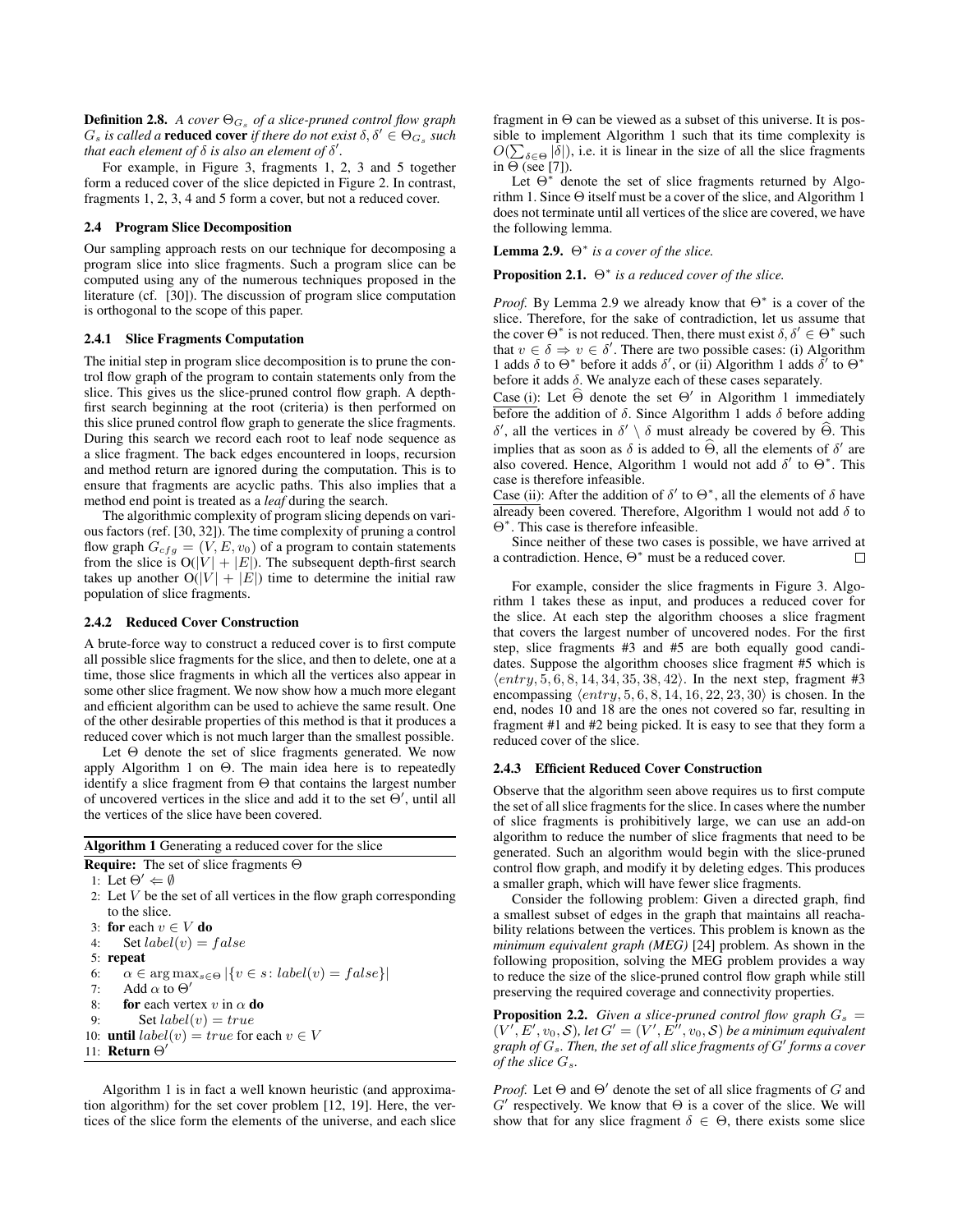fragment  $\delta' \in \Theta'$  such that  $v \in \delta \Rightarrow v \in \delta'$ . Given any  $\delta \in \Theta$ , let  $u, v$  be any two consecutive vertices in  $\delta$ . Since G contains a path from  $u$  to  $v$ , by definition,  $G'$  must also contain a path from  $u$  to v. This is true for every consecutive pair of nodes  $u, v$  in  $\delta$ ; which implies that there must be a path, not necessarily simple, in  $\Theta'$  with the same start and end vertices as  $\delta$ , and which passes through all the nodes of  $\delta$ . If we let  $\delta'$  be the slice fragment corresponding to such a path, then  $v \in \delta \Rightarrow v \in \delta'$ .  $\Box$ 

The MEG problem is known to be NP-hard [11], however, several constant factor approximation algorithms exist for it (cf. [21]). These algorithms are guaranteed to produce, within polynomial time, a solution that is within some fixed percentage of an optimum solution. Note that the property stated in Proposition 2.2 is monotone. Proposition 2.2 therefore implies that any approximation algorithm for the MEG problem can be used to reduce the size of the flow graph, without adversely affecting our construction of a reduced cover for the slice.

## 3. Evaluation

To show the feasibility of our technique, we implemented our fragment computation and reduced cover construction algorithms as a stand-alone tool. Our tool uses some functionalities of the IBM T. J. Watson Libraries for Analysis (WALA) [33]. WALA is a static analysis framework for Java bytecode, and provides a rich set of APIs for static analyses.

The objective of the rest of this section is to evaluate the potential utility of our approach. To that end, we analyze two properties. The first property of interest is whether, for a representative set of programs, our slice decomposition technique produces a statistically significant population of slice fragments. This property is a necessary pre-condition for applying any random sampling technique. The empirical assessment of this property is described in Section 3.2. Second, we are also interested in exploring the reduction in scope that our approach helps achieve for typical programs. The empirical assessment of this property is also presented in Section 3.2. To study the properties of our technique, we simulated a random sampling process on the reduced population to determine the number of samples necessary to cover the population. This study is discussed in Section 3.3.

All experiments were conducted on a Dell Precision workstation with a 3.20GHz Intel Pentium D Processor and 2 GB of RAM using Sun JDK version 1.5\_06 that was limited to use at most 1.5GB of heap space. In all the experiments, core Java libraries were excluded from the analysis.

### 3.1 Subject Programs

For our experiments, we selected a variety of subject programs from different sources. Two programs, namely *nanoxml* and *jmeter* were selected from the software-artifact infrastructure repository (SIR) [17]. *Nanoxml* is a simple SAX parser. *Jmeter* is an application to load test functional behavior and measure performance. We also selected three other open source programs, namely: *jaxen* - a XPath engine for Java, *htmlcleaner* - which transforms HTML to XML, and *xstream* - a library to serialize objects to XML. In addition, *mtrt*, *compress* and *jess* from SPECjvm98 benchmarks were also used. Figure 4 shows some static properties of these programs.

### 3.2 Assessment of Statistical Significance

We used our prototype tool and a set of slicing criteria to generate slice fragments for the programs mentioned in the previous section. Our tool first computed the entire set of fragments and then applied the reduced cover algorithm (Algorithm 1) discussed in Section 2.4 to create a reduced population of fragments.

| <b>Subjects</b>         | # of Classes | # of Methods | <b>Bytecode size (in KB)</b> |
|-------------------------|--------------|--------------|------------------------------|
| nanoxml                 | 24           | 541          | 35                           |
| jaxen                   | 217          | 1153         | 389                          |
| xstream                 | 331          | 1519         | 774                          |
| $j$ <i>imeter(core)</i> | 242          | 476          | 640                          |
| htmlcleaner             | 26           | 263          | 79                           |
| spec/compress           | 12           | 33           | 18                           |
| spec/mtrt               | 25           | 470          | 32                           |
| spec/jess               | 192          | 1061         | 67                           |

Figure 4. Static characteristics of subjects

Figure 5 shows the results of the slice decomposition to generate raw population and its subsequent reduction. For each program, the slicing criteria used is shown in the second column. The slicing criterion was selected to be representative of its typical usage.

Analysis. The size of the generated slice is shown in the third column of the figure. All subject programs, when decomposed, showed a statistically significant population of slice fragments. It was observed that program slices of different programs which were almost of the same size, showed huge disparity in corresponding raw populations (*nanoxml*/*mtrt* and *htmlcleaner*/*jaxen*), primarily because of different control structures.

The resulting reduced population remained statistically significant, except in the case of *spec/jess*, which showed one of the largest drops in population on application of the reduced cover algorithm. This benchmark applies a set of if-then statements to a set of data. The raw population was low to begin with and most of the branches in the code were subsumed leading to significant drop in population.

The least reduction was observed in *htmlcleaner*. A major portion of *htmlcleaner* is a main controller method that calls a large number of other helper methods as needed. As a result, the control flow of this program demonstrates a large number of acyclic paths out of few nodes that all terminate with JDK calls to write XML file. As a result, no reducible slice fragments are generated. The size of these fragments is a direct reflection of the size of the helper methods that just write the html element and return.

With the exception of the benchmark programs *spec/mtrt* and *spec/jess*, the average fragment length was a small percentage of the slice (well within 30%). As we discussed previously control flow of *jess* benchmark contains fewer and longer paths. This resulted in longer slice fragments. The *mtrt* benchmark is also similar, where much of the control flow is within a long method RenderScene with a number of small branches. We also observed that slice size was determined mostly by the slicing criteria and slice configuration options and not by the size of the program.

### 3.3 Assessment of Sampling and Coverage

In this section, we empirically evaluate (i) the rate at which the slice fragments are *covered* (selected) under random sampling (*slice fragment coverage*), (ii) the rate at which slice statements are *covered* by the samples from reduced population (*slice statement coverage*), and (iii) the average number of unique statements per sample. To this end, our approach employed a basic sampling technique on the reduced population of slice fragments. We experimented with *simple random sampling without replacement*, whereby a fragment of the population is not chosen more than once in a sample and each fragment had a equal probability of being selected in a sample. This approach is intuitively appropriate as we have minimum advance information about the population of slice fragments. For select programs, the results of (i) and (iii) are presented in Figure 6. The numbers beside the sample sizes in the labels indicate the average number of unique statements for a corresponding sample.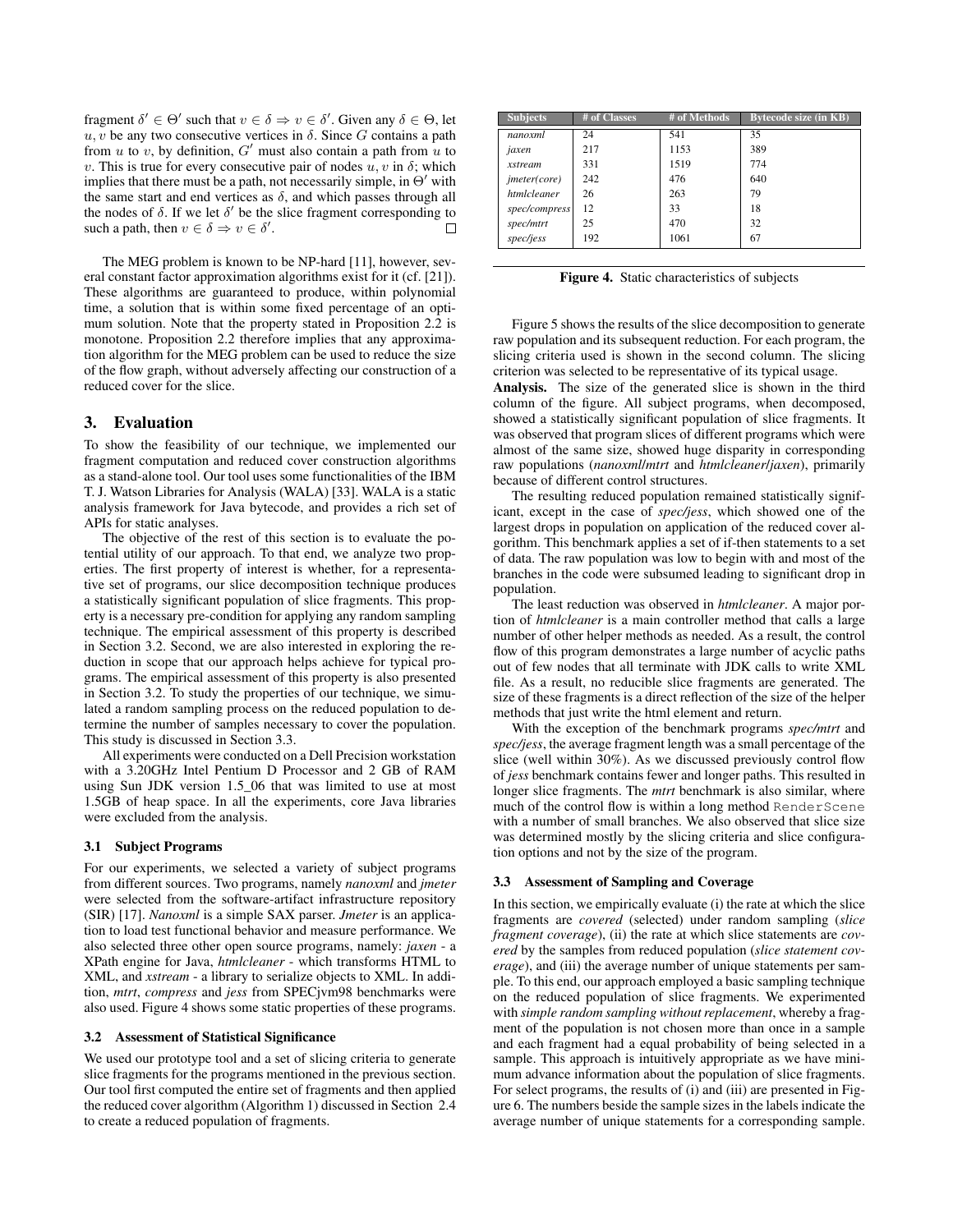| <b>Subjects</b> | <b>Slicing criteria</b>                    | Slice size $(S)$ | <b>Raw Slice Fragments</b> |                              |                                     | <b>Reduced Slice Fragments</b> |                                          |                       |                                     |
|-----------------|--------------------------------------------|------------------|----------------------------|------------------------------|-------------------------------------|--------------------------------|------------------------------------------|-----------------------|-------------------------------------|
|                 |                                            |                  | <b>POP</b>                 | <b>Fragment</b><br>len.(avg) | <b>Fragment</b><br>len. $(\%$ of S) | <b>POP</b>                     | <b>Reduction</b><br>$(\%$ of Raw<br>POP) | Fragment<br>len.(avg) | <b>Fragment</b><br>len. $(\%$ of S) |
| nanoxml         | <xml> to be processed</xml>                | 140              | 1417                       | 43                           | 30.71                               | 97                             | 93.15                                    | 42                    | 30                                  |
| jaxen           | XPath expression                           | 232              | 79                         | 12                           | 5.17                                | 50                             | 41.42                                    | 13                    | 5.60                                |
| xstream         | <object> for XML con-<br/>version</object> | 173              | 9482                       | 31                           | 17.91                               | 322                            | 96.6                                     | 26                    | 15.02                               |
| jmeter          | $\le$ File $>$ to the core utility         | 57               | 48                         | 10                           | 17                                  | 34                             | 29.2                                     | 10                    | 17.5                                |
| htmlcleaner     | <file> to clean</file>                     | 265              | 295                        | 26                           | 9.8                                 | 292                            | 1.02                                     | 26                    | 9.8                                 |
| spec/compress   | Arg. to benchmark                          | 397              | 3267                       | 94                           | 23.67                               | 46                             | 98.59                                    | 79                    | 19.899                              |
| spec/mtrt       | Arg. to benchmark                          | 130              | 269                        | 50                           | 38.46                               | 37                             | 86.24                                    | 56                    | 43.07                               |
| spec/jess       | Arg. to benchmark                          | 42               | 53                         | 15                           | 35.71                               | 13                             | 71.69                                    | 15                    | 35.71                               |

Figure 5. Slice decomposition and reduction algorithm on subject programs: for each subject, the size of the computed slice (*S-number WALA statements*) and characteristics of the generated slice fragment populations(*POP*) are tabulated.



Figure 6. Statistical Analysis of Slice Fragment Coverage: Fragment Coverage(C as %) vs Number of Samples(S)

The experiments were repeated for a number of different sample sizes. The range of sample sizes that we experimented with was proportional to the population of slice fragments, but we only show representative set of the sample data for the subject programs. Figure 7 depicts the corresponding details on (ii).

Analysis. Across all programs, it was observed that slice statements were *covered* in less number of sampling iterations when compared to slice fragments. Slice fragments tend to share a lot of common statements between them and therefore coverage of statements during sampling need not lead to coverage of fragments. The results were in line with this intuition. This disparity was most pronounced in case of *xmlstream*. It showed that under different sample sizes, sampling 25 times was sufficient to reach near optimal statement coverage, whereas 150 samples were required to observe the same in case of slice fragments. *jmeter* and *mtrt* showed skewed fragment coverage, due to small population. The average number of unique statements per sample (see label of Figure 6) was observed to be significantly smaller than the corresponding program slice size.

### 4. Discussion

Our experimental results showed that the population of slice fragments were statistically significant in almost all cases. These results offer preliminary evidence that our technique is likely to produce statistically significant population for large slices, which is essential for sampling.

The slice fragments are units of monitoring tasks. Our results showed that their average size was small in most cases, thus our approach is likely to reduce the number of instrumented points.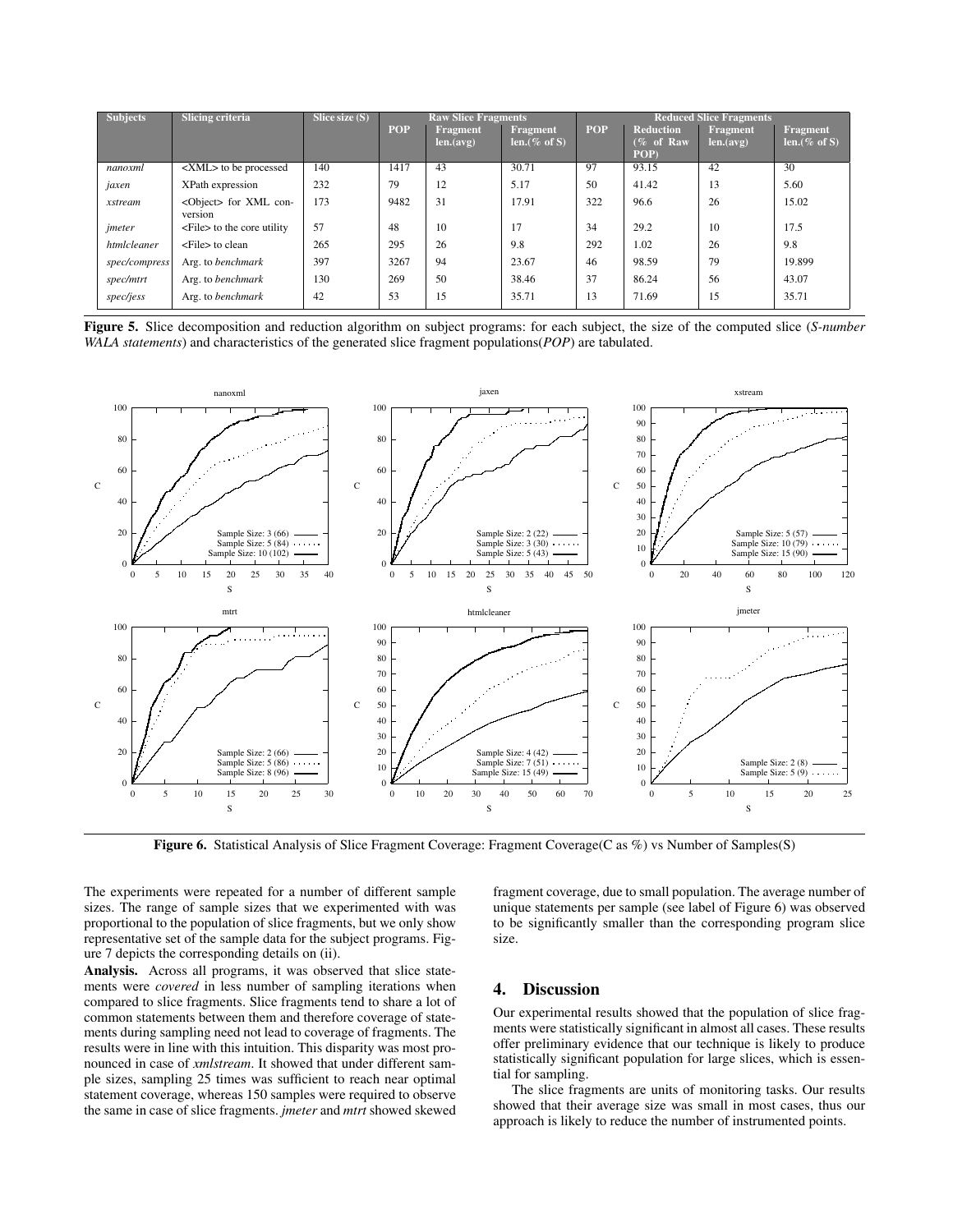

Figure 7. Statistical Analysis of Statement Coverage: Statement Coverage (C as %) vs Number of Samples(S)

Our study of random sampling of slice fragments showed that the number of iterations required for covering all the slice fragments in the population depended largely on the sample size. These results show that if the samples are taken frequently, the fragments in the population will be covered often for the profile to be useful.

In addition, the average number of unique slice statements per sample was found to be a small fraction of slice. This implies that on average only a small fraction of slice is likely to be instrumented when a sample is taken, leading to low monitoring overhead.

Scalability. Our experiments demonstrate that our approach is more likely to be beneficial in cases where the program slice size is large, resulting in a statistically significant population after decomposition and reduction. Fortunately, this is precisely the scenario where an approach for reducing the scope of instrumentation would be needed. If sample sizes are chosen prudently with respect to the slice fragment population, then the average number of statements instrumented per sample is likely to be low, resulting in scalable monitoring processes

Comparison with random sampling of statements. A process based on random sampling of statements in the entire program would have a significantly lower probability of capturing implicit control paths that our technique captures. This is because a random selection of statements is not constrained to be along partial paths (fragments). Thus we didn't find it necessary to do a comparative empirical evalutation against this technique as it would have simply served to validate the obvious.

Runtime overhead. We have focused on what parts of the program to instrument. The issue of how to instrument was not considered, which to a large extent would determine the actual runtime overhead. "How to instrument" is an active topic with several results that are complementary to our approach. Nonetheless, we procured prelimnary results on a naive instrumentation technique we experimented with. Over a period of sampling iterations, for a set of inputs across different subject programs, we observed that the slice fragments ended up getting *captured* 15–60% of the time (which lead to more relevant monitoring information). Also, the runtime overhead due to the instrumentation in our approach was found to be 35–94% lower when compared to full-slice instrumented version of the program.

# 5. Related Work

In this work, we have proposed selecting a subset of program slice entities for monitoring and profiling software, using statistical sampling schemes. This section discusses closely related ideas.

We share a similar objective of reduction in monitoring overhead with Santelices *et al.* [28], which proposes a subsumption algorithm based on the *type* of control-flow entities and Apiwattanapong *et al.* [2], which proposes a method to monitor selective paths of a program. Our approach differs in that it uses program slicing and sampling to attain similar results.

Arnold and Ryder [3] use a profiling framework combined with code duplication to reduce the instrumentation overhead. This framework samples the instrumented version of the code for bounded amounts of time to collect the required profiles from the program. On the other hand, our approach samples on the decomposed slice fragments restricted to a property of interest.

We share a similar goal with the GAMMA system [5, 25]; that is, a reduction of monitoring overhead in deployed software instances. Their main idea is to divide and allot the monitoring tasks across several instances of the software. They then collect the data from these instances to compute monitoring information for the complete application. MOP [6] is a runtime verification framework, which generates monitors from the specified properties